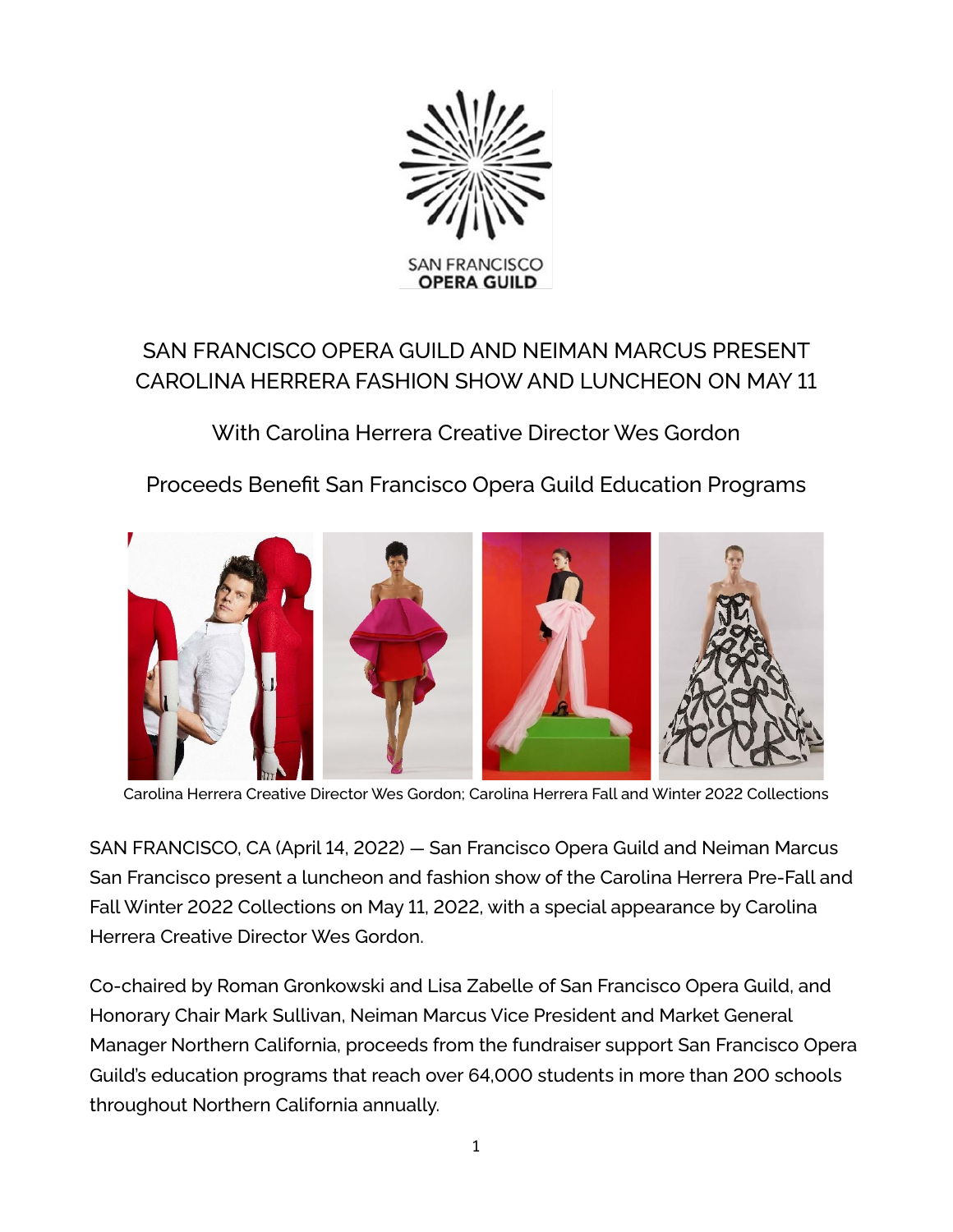The May 11 benefit event at Neiman Marcus San Francisco (150 Stockton Street) begins at 11 a.m. with an elegant champagne reception. At 12 p.m., guests will enjoy a spectacular runway show accompanied by a luncheon prepared by McCalls Catering and Events, with décor by J. Riccardo Benavides Event Styling.

Tickets are priced at \$500/Patron (Patron level is SOLD OUT); \$1,000/Benefactor; and \$2,500/Grand Benefactor (Grand Benefactor level is SOLD OUT; guests at the Grand Benefactor level are also invited to an intimate cocktail reception with Wes Gordon at Villa Taverna on May 10). For tickets and more information, visit [HERE](https://sfopera.ejoinme.org/MyEvents/Spring2022FashionShowAuction/tabid/1279761/Default.aspx) or contact Teddy Reich/San Francisco Opera Guild at [treich@sfopera.com](mailto:treich@sfopera.com) or (415) 565-6433.

Event co-chairs Roman Gronkowski and Lisa Zabelle shared: "We are thrilled to welcome Wes Gordon to San Francisco and celebrate his creative artistry at the helm of Carolina Herrera New York. This event was postponed from two years ago, and as we begin to emerge from the pandemic, your local community and non-profit organizations need you more than ever. Thank you for your support. This event benefits the Opera Guild's myriad in-school education and community programs and ensures San Francisco Opera Guild can continue to fulfill its mission of giving voice to potential. We couldn't do this without you!"

Carolina Herrera is a New York-based fashion house recognized for creating beautifully crafted collections synonymous with fearless and fabulous style infused with bold elegance. Founded in 1981 by Carolina Herrera, the brand's in-house atelier blends the traditions of haute couture and craftsmanship with the wearability and ease known to American fashion.

Since 2018, Creative Director Wes Gordon has continued to excite and thrill in his modern era of Herrera, with his passion for color and bold silhouettes.

The Carolina Herrera brand includes a portfolio of ready-to-wear, bridal, eyewear, fragrance and beauty as well as accessories for women, men and children. Today, the brand is available in 105 countries at 15,000 points of distribution.

2